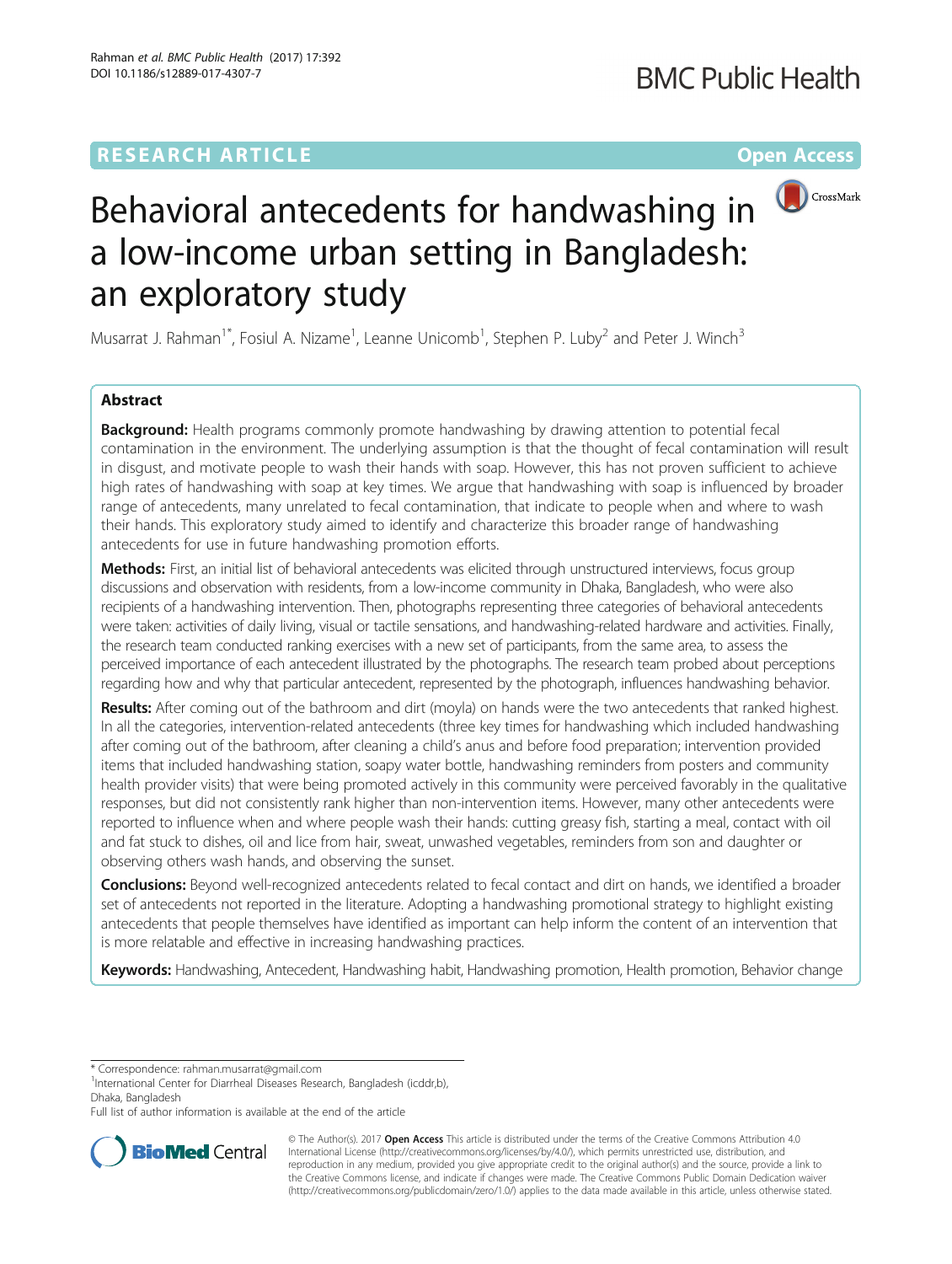## Background

Diarrhea-related diseases and pneumonia contribute significantly to mortality of children under five globally [\[1\]](#page-8-0) and in Bangladesh [[2](#page-8-0)]. Handwashing promotion can reduce the risk of both diarrhea [\[3](#page-8-0)] and respiratory infections [\[4, 5](#page-8-0)]. Specifically, handwashing can reduce diarrhea incidence by an approximate 30% - 48% ([\[3, 6](#page-8-0)]. Handwashing also can help control epidemics such as cholera and dysentery in urban slums [[7](#page-8-0)] and refugee camps [[8\]](#page-8-0), reducing neonatal [[9](#page-8-0), [10](#page-8-0)] and maternal infections [\[11](#page-8-0)] and controlling pandemic influenza [\[12](#page-8-0)]. However, rates of handwashing are low in low-income countries [[13](#page-8-0)]. While handwashing promotion interventions have demonstrated efficacy, handwashing behavior may not be sustained over time [\[14\]](#page-8-0).

To be effective in achieving health outcomes, handwashing must be practiced at key times that include after stool contact, and before contact with food and water [[13, 15\]](#page-8-0). There has been relatively little study of how specific intervention activities or other factors contribute to handwashing at key times [\[13](#page-8-0), [15, 16](#page-8-0)], although there is considerable evidence globally that handwashing after fecal contact is not commonly practiced [\[13\]](#page-8-0). In a nationally-representative sample of Kenyan households, respondents were asked about their level of agreement with a number of statements on factors affecting handwashing. Agreement that handwashing is habitual was the variable most strongly associated with handwashing with soap, as measured by direct observation of handwashing in households included in the survey [[17\]](#page-8-0). Arguably, handwashing with soap at key times and habitual handwashing more generally are influenced by features of the environment that act as signals, telling people when and where to wash their hands. Researchers refer to these features of the environment with a variety of terms: antecedent [\[18\]](#page-8-0), trigger, cue [\[19](#page-9-0)–[21](#page-9-0)] and stimulus [\[18](#page-8-0)].

In this paper, we adopt the term antecedent to refer to these features of the environment, and apply the framework of Applied Behavior Analysis- "the process of systematically applying interventions based upon principles of learning theory to improve socially significant behaviors to a meaningful degree, and to demonstrate that the interventions are responsible for improvement in behavior" [[22](#page-9-0)]. Applied Behavioral Analysis has been used to identify and analyze antecedents and consequences of pro-environmental behaviors, and planning appropriate interventions [[23](#page-9-0)]. The current study applies this methodology to study the relationship between handwashing behaviors and the environment. We contend that understanding antecedents of handwashing may open up new ways to promote handwashing at key times, by building upon or modifying existing antecedents.

For the purposes of this paper, we consider the term antecedent as synonymous with "antecedent environmental stimulus" [\[18\]](#page-8-0) and we also consider the term handwashing to refer to any type of hand rinsing, with or without soap. Washing hands with water is common in the community from where the data for the current study was collected [[24](#page-9-0), [25](#page-9-0)]. While washing hands with soap has optimal health benefits, washing hands with water only is more beneficial than not washing hands at all [\[24\]](#page-9-0). We define a handwashing antecedent as a feature of the environment that 1) occurs prior to the person performing handwashing and 2) prompts a person to wash hands immediately (if the person is in a location where handwashing can be performed), or after developing the intention to wash hands.

In previous interventions that promoted handwashing by eliciting feelings of disgust, the underlying assumption was that seeing, smelling or thinking about fecal material induces disgust, thereby stimulating handwashing at key times [[26](#page-9-0)–[33\]](#page-9-0). Relatively little attention has been devoted to identifying antecedents of handwashing that are not related to feces or inducing feelings of disgust [\[34\]](#page-9-0).

## Methods

#### Aim

We sought to develop a comprehensive list of behavior antecedents for handwashing as a basis for future research on how to promote consistent handwashing. Our primary objective in this exploratory study was to elicit an initial list of behavioral antecedents from the community participants. Our secondary objective was to assess the perceived importance of each of these antecedents that were previously identified by community participants.

## Study setting

This study was conducted in the low-income Bauniabad neighborhood, Mirpur subdistrict in Dhaka City. The site was within one of three study arms (the vaccine and behavior change arm vaccine) in a randomized controlled trial named "Introduction of Cholera Vaccine in Bangladesh (ICVB)" [[35](#page-9-0), [36](#page-9-0)]. As part of this arm, study participants received handwashing stations (bright red water bucket with a tap), and soapy water bottles (1.5-l plastic bottles where participants could mix detergent and water to make soapy water for handwashing) [[35](#page-9-0), [36](#page-9-0)]. Community health promoters (CHPs) made regular visits to the households to monitor handwashing station usage and deliver promotion messages. Enrollees were also provided with posters depicting three key times for handwashing: after defecation, before food preparation and before eating.

#### Study design

This study represents the initial stage of a sequential exploratory study design [\[37\]](#page-9-0), and incorporated methods from ethnography and cognitive anthropology [[38](#page-9-0)].

The study was conducted in two phases (Fig. [1](#page-2-0)). For the first phase, the team conducted 7 in-depth interviews and one focus group discussion to elicit an initial list of behavioral antecedents from the community participants.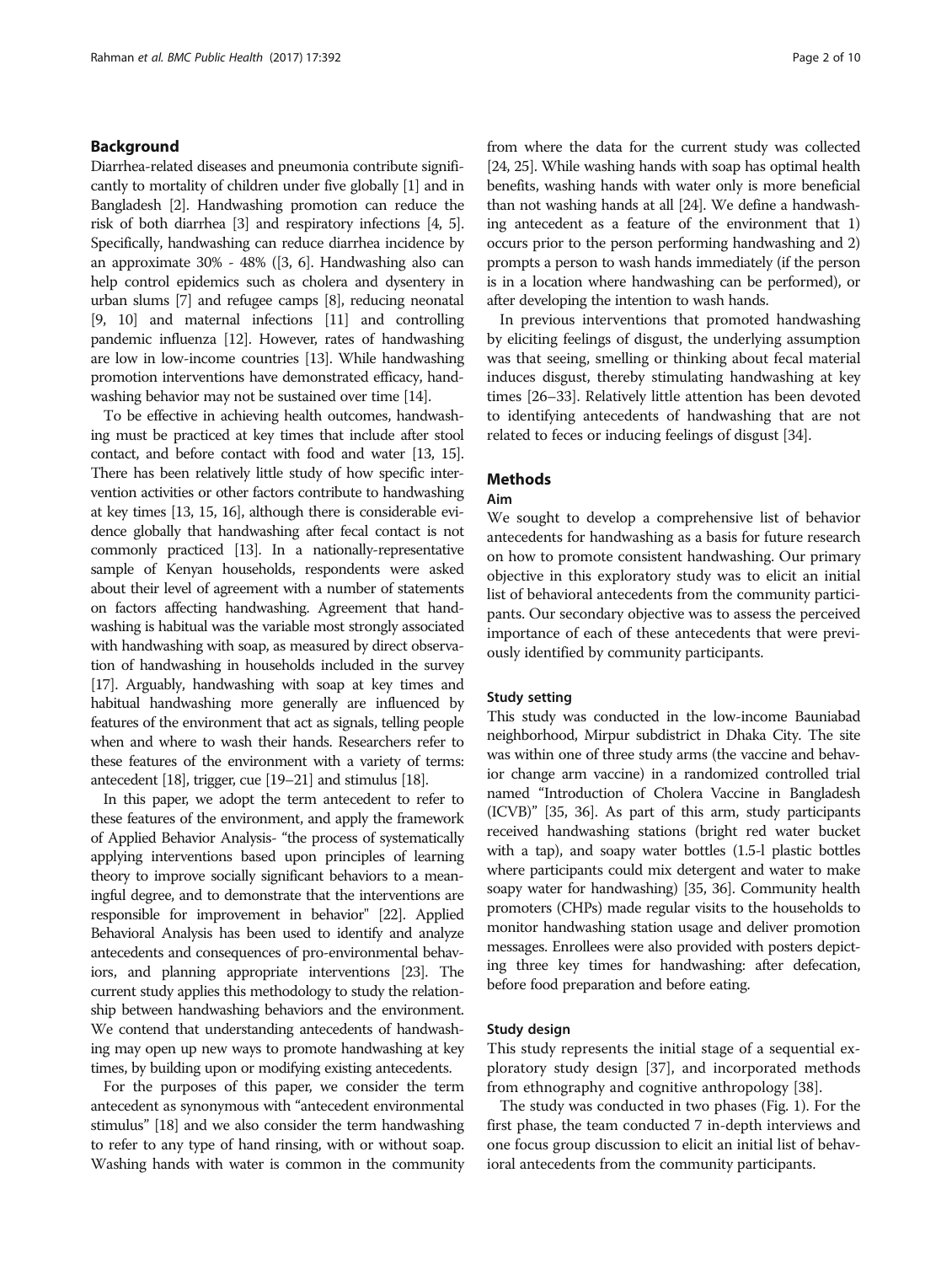<span id="page-2-0"></span>

Using the findings from the first phase, the team compiled an initial list of antecedents and took photographs of objects and activities within the community to represent these antecedents. They then sorted the photographs, or items from the exhaustive list into three categories:

- 1. Activities of daily living: coming from the bathroom, before a meal, fish cutting, cleaning a child's anus after defecation, before food preparation, after cleaning dishes, sweeping, brushing hair, coming back from outside, before sleeping at night;
- 2. Visual or tactile sensations: dirt on hands, sweat, vegetables, handwashing station and soapy water bottle (intervention provided), evening sky, bedsheets, money; and
- 3. Hardware and activities directly related to handwashing: handwashing station, promotion visit from a CHP, watching someone else wash hands, intervention poster about handwashing, and reminders from a) son or daughter, b) a friend or neighbor, or c) an unknown person to wash hands.

Each of these three categories contained "intervention-related antecedents". These included the three key times that were being promoted as part of the ongoing intervention (coming from the bathroom, cleaning a child's anus after defecation, before food preparation), handwashing station, soapy water bottle, handwashing reminders from posters and community health provider visits.

For phase two, the team showed these photographs to 61 participants and conducted a separate ranking exercise for each category to assess the perceived importance of each photograph as an antecedent.

## Sampling and data collection

The data collection team included first author and research assistants. Five field research assistants in total aided with data collection. Two of the research assistants were trained professionals from icddr,b and three other research assistants were trained by the researcher. The FGD was moderated by one of the trained professionals from icddr,b and the notes were taken by one of the research assistants trained by the researcher.

The sampling in both Phase 1 and Phase 2 was purposive. We relied on the CHPs that were working in the neighborhood as part of the ICVB study to help us gain entrée to the households, to establish rapport with the respondents, and to locate respondents who were willing to participate. Study participants were all females residing in the urban slum who had received the intervention. Men were not available during the day at the time of data collection.

For preparation for the first phase, the data collection team first visited different parts of the study area for two weeks and took notes to identify features of the environment and objects and activities to help develop probes for the qualitative interviews. Once the interview guidelines were finalized, data collection for the first phase commenced.

As part of the all in-depth interviews and the focus group discussion, within the first phase, the data collection team asked about daily activities, and probed about activities and objects in participants' daily lives that influence them to move toward handwashing facilities. The main aim was to identify and note the specific antecedent. For example, within a discussion of daily routine, if there was mention of coming back from outside and freshening up, the interviewer noted down "coming back from outside" as an antecedent.

Antecedents detected were photographed and used for the ranking exercises. For the second phase, photographs representing antecedents were shown to the participants during the separate ranking exercises for each category, to get a sense of what influenced handwashing behavior. For each of the exercises, we laid the photographs in front of the participant and asked them to identify which photograph represented an antecedent that most influenced them to wash hands and then asked them to order remaining photos all the way through to least influential from most influential. Additionally, for each ranking exercise, we also took detailed notes of their verbal reactions and probed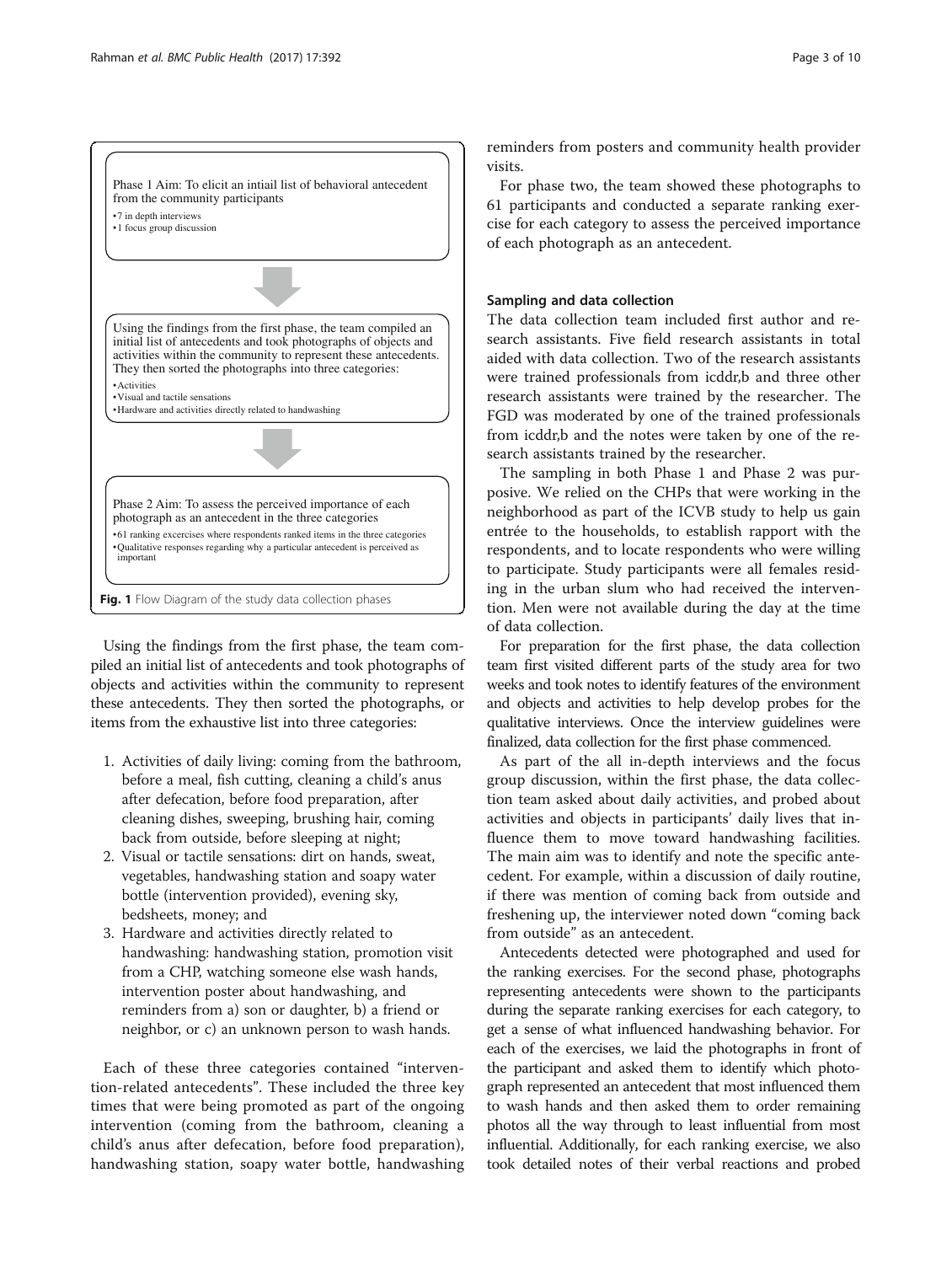about their perceptions regarding how and why that particular photograph influences handwashing behavior.

All interviews were conducted in Bengali. The qualitative responses were also noted in Bengali, and later translated to English.

Throughout this study, we asked the participants about what makes them develop the intention to wash hands with water and with or without soap. Even though soap is optimal for disease prevention, and it is known that the sight of soap can remind people to wash their hands, we wanted to elicit a full list of handwashing antecedents other than just soap. We did not probe on handwashing with soap in this initial exploratory study unless the participant mentioned it without prompting.

#### Sample size

Since this was a small, pilot study conducted for the purposes of hypothesis generation, and we had limitations in personnel and budget, we did not attempt to make population level inferences. For phase one, we focused on generating, from the study participants, terms and definitions applicable in this social and cultural setting; we were not interested in assessing individual opinions or perspectives at this stage. Cultural Consensus Theory, as described by Romney et al. (1986) [\[39\]](#page-9-0) provides a statistical justification for small sample sizes (4–10 respondents) when the researcher is examining forms of cultural knowledge with high inter-respondent agreement such as the names of the days of the week. We conducted the first round of interviews with 7 people, based in part on a limited time and personnel during the initial phase of the study.

We conducted one single focus group as a quick check, to determine if any of the terms or antecedents mentioned in the individual interviews were specific to individuals, or idiosyncratic.

In Phase 2, we were no longer interested in eliciting terms for antecedents, but rather in exploring the relative importance of the different antecedents from the perspective of the respondents, and the reasons for their ratings of importance. We anticipated that individual characteristics such as age, level of education, occupation and type of housing might affect the importance of different antecedents, but we did not design the study as a formal assessment of the influence of individual characteristics on ratings of importance. Cultural Consensus Theory suggests that at least 30 respondents are needed when the anticipated average cultural competence is below 0.5. We doubled this to give a sample size of 60 as we anticipated that there might be considerable variation. We ended up interviewing 61 persons.

#### Data analysis

For the first phase of data collection, the team maintained a list of antecedents. After each interview, and then focus group discussion, the team members would

add to the list based on the notes from that interview. The team would hold discussions among themselves to identify what would count as an antecedent, and because we kept our criteria very broad, we incorporated activities such as coming back from outside, or evening sky.

For the second phase of data collection, we collected quantitative and qualitative data.

The quantitative rankings are reported as mean ranks. We averaged the ranking for each photograph and calculated the standard deviations for each rank. We also calculated standard deviations as an indicator of agreement, or high consensus, among participants.

The ranking exercise data were interpreted through the lens of prototype theory. Prototype Theory (graded categorization) was first described in the 1970s [[40](#page-9-0)]. As per this theory, if we ask people about when and where they wash hands, they will first mention more prototypical situations for handwashing, the conventional and accepted occasions for handwashing. People may not mention, or be aware of less prototypical situations where they wash hands. However, the less prototypical items may play important roles in making handwashing behavior habitual. It is possible that these less prototypical items ranked lower, but are still important for further exploration. This is why, we used additional criteria, in addition to high rank and low standard deviation, to identify antecedents that warrant further investigation. These criteria are explained in the Discussion section.

Our interpretations of the quantitative ranking data were informed by complementary qualitative data. We summarized the reasons for the ranking of each type of antecedent examined in the exercise. We then compiled the qualitative responses of all participants. For example, for sweat, we listed everything that all respondents mentioned about sweat and why they felt that sweat is an important antecedent. Then we looked for patterns of similarities and differences regarding why a participant perceived an antecedent to be effective.

## Results

Most participants were within the age range of 20–40 years and had no education or education till class 5 (Table [1](#page-4-0)). After coming out of the bathroom and dirt (moyla) on hands were the two antecedents that ranked highest in two of the ranking categories (activities of daily living identified as antecedents and visual and tactile sensations identified as antecedents). They also had lower standard deviations, indicating higher consensus about their ranking. Ranking was less consistent for the category for hardware and activities directly related to handwashing (Table [2\)](#page-4-0).

Intervention items ranked higher than the nonintervention items; however the standard deviations were high across all items, possibly indicating lower consensus on the rankings. The qualitative responses provided context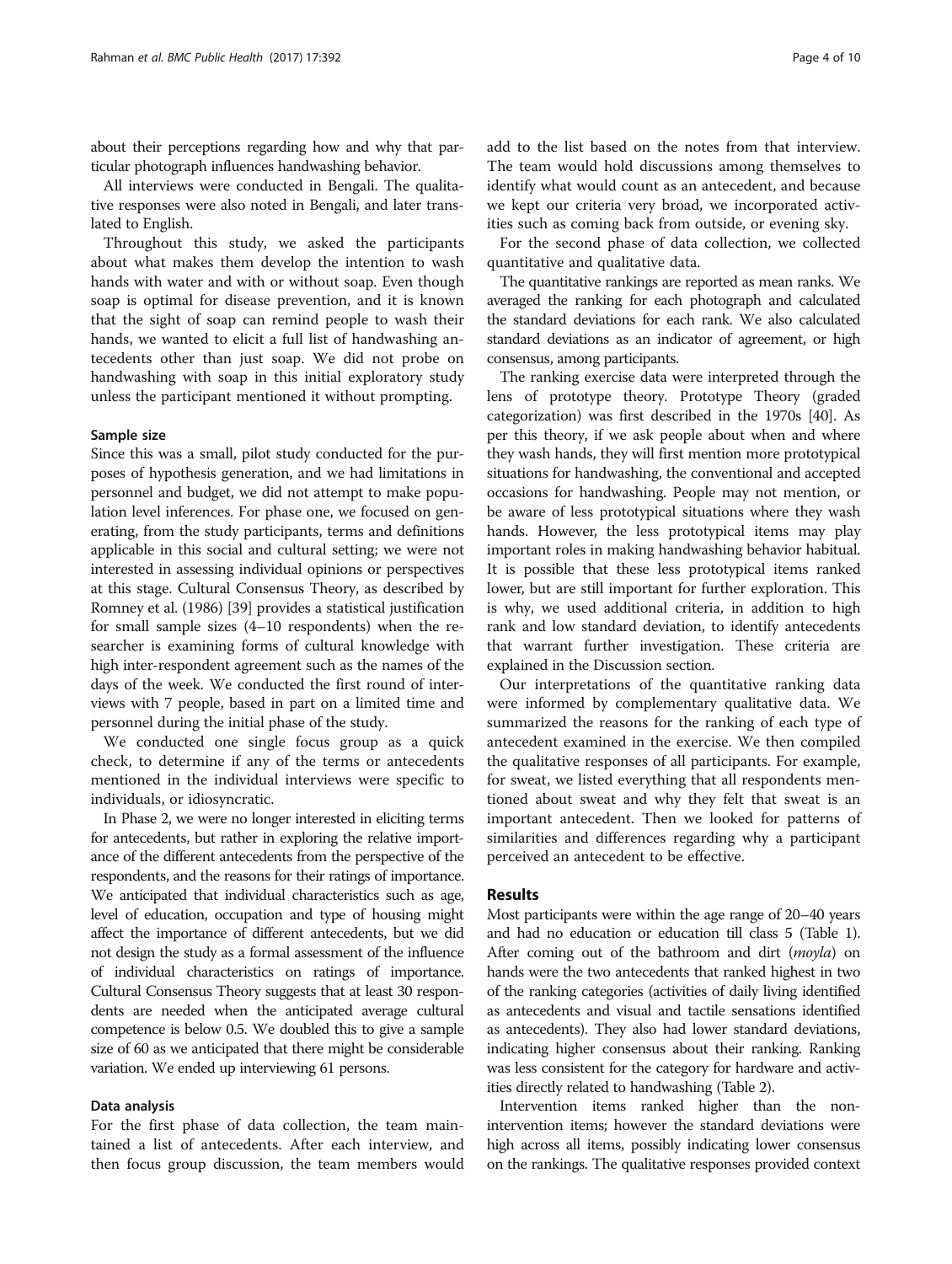<span id="page-4-0"></span>

| <b>Table 1</b> Demographic information for ranking exercise |  |
|-------------------------------------------------------------|--|
| participants $(N = 61)$                                     |  |

| Characteristics                          | Total ( $N = 61$ ) |
|------------------------------------------|--------------------|
| Participants' age (years)                |                    |
| Less than 20                             | 5                  |
| 20 to 29                                 | 22                 |
| 30 to 39                                 | 18                 |
| 40 to 49                                 | 12                 |
| 50 and more                              | 4                  |
| Participants' education                  |                    |
| No education                             | 28                 |
| Till Class 5                             | 14                 |
| More than Class 5                        | 19                 |
| Monthly Income in Bangladeshi taka (USD) |                    |
| 1500 to 5000 (10 to 63)                  | 16                 |
| 5500 to 10,000 (69 to 125)               | 33                 |
| 10,500 to 15,000 (131 to 188)            | 8                  |
| Above 15,500 (above 194)                 | 4                  |

and explanations for why different participants seemed to value different antecedents.

## Activities of daily living identified as antecedents

Coming out of the bathroom was consistently ranked highly by participants, and was connected to comments on germs, smell and fear of sickness. One participant mentioned that it is natural and too obvious to warrant further explanation.

## Table 2 Mean Ranks for Antecedents

| Rank           | Activities identified as antecedents      |                | Visual or Tactile sensations<br>identified as antecedents |                | Hardware and activities<br>directly related to handwashing |                |
|----------------|-------------------------------------------|----------------|-----------------------------------------------------------|----------------|------------------------------------------------------------|----------------|
|                | Description                               | Mean Rank (SD) | Description                                               | Mean Rank (SD) | Description                                                | Mean Rank (SD) |
|                | Coming out of<br>bathroom                 | 1.13(0.74)     | Dirt on Hands                                             | 1.31(0.92)     | Handwashing Station                                        | 2.72(1.86)     |
| $\overline{2}$ | Before Meal                               | 3.07(1.57)     | Sweat                                                     | 3.56(1.61)     | Community Health Providers                                 | 3.26 (1.91)    |
| 3              | Fish Cutting                              | 4.21 (1.44)    | Vegetables                                                | 3.75 (1.77)    | Reminder from Son or Daughter                              | 3.48(1.62)     |
| 4              | Cleaning Child's anus<br>after defecation | 4.79 (2.86)    | Handwashing Station                                       | 3.93 (1.81)    | Watching someone else wash hands                           | 3.85 (1.67)    |
| 5              | Before Food Preparation                   | 4.87(2.03)     | Soapy Water Bottle                                        | 4.95(1.54)     | Reminder from Poster                                       | 3.97 (1.95)    |
| 6              | After Cleaning Dishes                     | 5.59 (1.94)    | Evening Sky                                               | 5.23 (1.60)    | Reminder from Friend or Neighbor                           | 4.43 (1.54)    |
| 7              | Sweeping                                  | 7.30 (1.98)    | Bedsheet                                                  | 6.16(1.72)     | Reminder from an unknown person                            | 6.31(1.31)     |
| 8              | Brushing Hair                             | 7.44 (1.67)    | Money                                                     | 7.13(1.60)     |                                                            |                |
| 9              | Coming Back From<br>Outside               | 7.61(1.43)     |                                                           |                |                                                            |                |
| 10             | Before Sleeping At<br>Night               | 8.98 (1.40)    |                                                           |                |                                                            |                |

"After coming out of bathroom, maybe I will eat something and germs will get into my stomach. So I wash to stop that"

"There are germs in the bathroom and the hands smell " "This is most important, because right after waking up in the morning, first thing I do is go to bathroom and then I wash hands"

Handwashing before a meal ranked second in the list. In Bangladesh the practice is to eat with hands so participants described the need to wash hands prior to eating as an obvious time, and that it was a habit or obbhyash to do so in order to remove dirt (moyla) and sicknesses. The word "moyla" in Bengali refers to dust and dirt, and more broadly to anything containing germs, or any kind of dirtiness. It can be translated as dirt, grime, soil or filth.

## "I always have to do this. It's obvious"

"There might be dirt (moyla) in the nails, so we will wash hands till hands are clean and then we will sit down to eat"

"The food won't be contaminated and sicknesses won't enter my stomach"

When it came to cutting raw fish before cooking, respondents cited the accompanying greasy sensation and smell that remained on hands compelled them to wash their hands.

"Fish can make hands smell and then there is a disgusting smell when I go to eat something. The smell is stuck to my hands"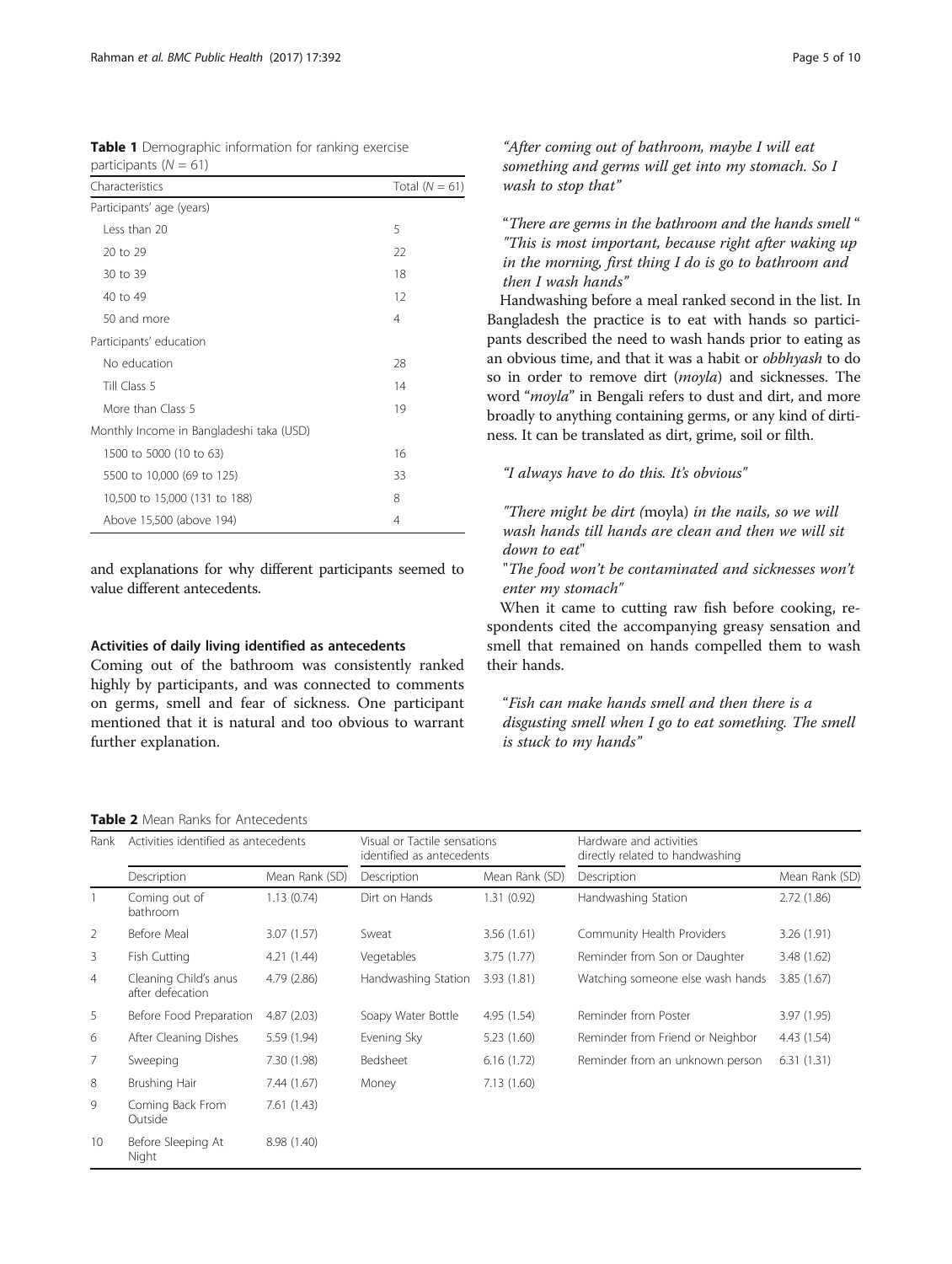Cleaning a child's anus after defecation was the fourth most common activity antecedent, connected by study participants to factors affecting illness occurrence and prevention, such as the desire to maintain children's health and reduce exposure to germs and illness.

When we showed pictures of a woman in the kitchen preparing food, and asked whether they would wash hands before food preparation, participants mentioned that they might wash hands after food preparation, and not necessarily before. Specifically, they mentioned that handling vegetables, fish and spices during food preparation will compel them to wash hands.

The bottom five ranking antecedents included washing dishes, sweeping, brushing hair, coming back from outside, and before sleeping at night. Among these, washing dishes and brushing hair elicited inconsistent responses regarding their importance as triggers to handwashing. While some participants said that the hands get washed in the process of cleaning dishes, others highlighted that the process of cleaning dishes can result in oil or fat from the leftover food and the kali or black burnt-on or scorch stains from the bottom of pots transferring to hands. Similarly, for hair brushing, some participants said that it is not necessary to wash hands after brushing hair, but some connected this activity with coming into contact with lice and oil which led them to wash hands. Bangladeshi women commonly apply coconut oil to their hair, and the odor of coconut oil is distinct.

## "I feel disgusted after touching hair. Because we kill lice after putting oil in hair that is why I wash my hands"

## "If I brush hair, oil will get on hands from the hair oil in our hair. So I wash hands"

Sweeping and coming back from outside were themes that were connected with evening time, dust, dirt and the need to freshen up. Some said that the sight of the tap and soap after coming back from outside will trigger the need to wash hands.

## "In the evening I will also sweep and if there is too much moyla then I will wash"

Most participants said that they do not routinely wash hands before going to bed at night, but those who did, mentioned that it is a habit and that they like freshening up before going to sleep.

## Visual or tactile sensations identified as antecedents Dirt (*moyla*) on hands was described by all study participants as a very strong antecedent for handwashing.

"Everyone will wash hands when the hands are dirty and have moyla. I feel disgusted if there is moyla on hands. Also we wash hands to avoid diarrhea"

## "hands feel disgusting when moyla gets there"

Wiping sweat from forehead came up as a strong antecedent for handwashing. Participants explained that sweat prompted them to wash their hands because sweat results in itching, it is sticky and salty and it gives off a bad smell. Participants claimed they felt the need to clean up after wiping sweat.

We showed a picture of a woman holding vegetables in the market. Some participants interpreted this picture as "after cutting vegetables" as opposed to touching vegetables. Some mentioned that they will wash hands after cutting vegetables.

Participants spoke favorably of the intervention hardware, the handwashing station and soapy water bottle, that acted as visual antecedents. They found the red colored handwashing station attractive to look at and the placement of handwashing stations increased convenience. The soapy water bottle was kept as part of the handwashing station and so it also ranked highly. Participants mentioned that the soapy water was convenient because it was mixed and ready for use.

Participants connected evening with time for prayer, finishing household work and asking children to freshen up and start studying. Participants also explained how evening is the time when they come back from outside and there is a need to freshen up, because one was exposed to dust and dirt from the streets outside.

## "The streets have dust and dirt that get into the body"

"As soon as the call to prayer happens, I will perform ablution with water and then pray. I always do this" " In the evening I will freshen up and freshen my children and wash their hands and feet and send them to study"

"This is also important. At evening I finish my cooking, finish working, I have to wash my hands and feet then "

Items such as pictures of hands touching bedsheets or money ranked consistently low overall, and most participants said that it is not necessary to wash hands after touching bedsheets or money, even though they were mentioned in the first round of interviews.

#### Hardware and activities directly related to handwashing

This exercise involved ranking candidate reminders for people to wash hands from posters, home visits by CHPs and other reminders.

In the qualitative responses, participants continued to speak favorably regarding the intervention hardware and promotional activities. Most participants mentioned that the handwashing station acts as a strong reminder for washing hands in addition to reminders from children and CHPs.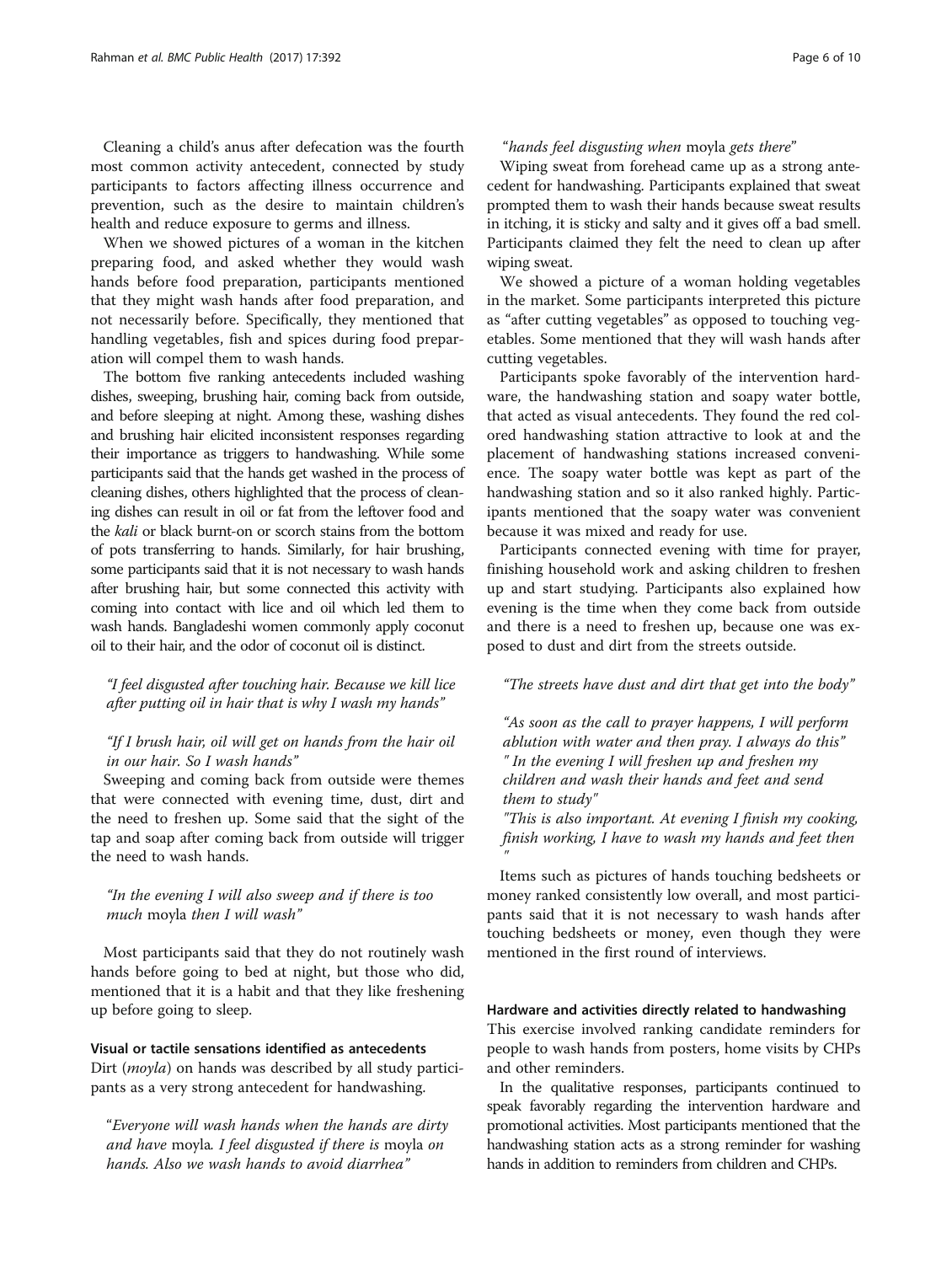"Since we come from an uneducated environment, the CHPs are teaching us and that encourages us"

"The neighbors will not be around always, they will come and go, but my daughter will always be inside the house and so she reminds us the most" " Children study so they know "

Participants spoke favorably of the posters, however some mentioned that they did not like hanging the posters in their homes. During our observations, we also found that many had put away the posters inside drawers. One participant mentioned a religious injunction against hanging such posters near where one performs ablutions and prays.

"For Islamic prayer ritual, I turn it around, but there are some next to the (handwashing) station, so those remind me to wash hands"

Watching someone else wash hands, reminders from friends and neighbors, and unknown persons elicited mixed responses. Some mentioned that this can be a good motivator, but most explained how they are the ones reminding others and some became defensive and mentioned that they do not need others reminding them.

"Yes I tell my neighbors. I tell them that the handwashing station has been given to you just to keep for show? You should wash hands. You can learn well because of this'

"I hear in it one ear and take it out from the other ear "meaning "I don't pay attention or importance to them" "Their business is their business and mine is mine. I don't pay attention to what they are doing"

## **Discussion**

The current study identified two existing antecedents that were unanimously perceived as prototypical for handwashing— coming out of the bathroom and dirt or moyla on hands. In addition, the current study identified a host of other antecedents that ranked lower and were less prototypical but may still represent antecedents that can be useful for future handwashing promotion.

Prototype theory suggests that people may assign a high ranking to an item in a category because it has prototypical characteristics, not necessarily because it is important or influential [\[40\]](#page-9-0). Based on this premise, we took into account several other criteria beyond the results of the ranking exercise to define a set of antecedents that warrant further exploration in future studies.

We were expecting intervention-related antecedents to rank relatively higher than non-intervention antecedents (since the intervention antecedents were being promoted actively in this community) but this was not strictly the

case. Even though participants spoke favorably of the intervention antecedents in qualitative responses, perhaps a result of courtesy or novelty biases, intervention items did not consistently rank higher than non-intervention items in the ranking exercises. This is why we first considered antecedents that ranked higher than the lowest ranking intervention antecedent that were actively promoted in the intervention activities. Items that ranked higher than the lowest intervention items may warrant further consideration since they were likely competing with antecedents that were being promoted actively in this community. For example, in the case of the first category, the intervention-related antecedent that ranked the lowest was food preparation which ranked at 5. Before meal and fish cutting were the two antecedents that were not related to the intervention that ranked higher than the food preparation, so we took these into consideration.

We secondly considered antecedents for which the qualitative responses highlighted certain nuances in interpretation that must have affected the ranking decisions deeming the corresponding rank as inconclusive. We thirdly considered antecedents that came up as relevant repeatedly in connection to qualitative responses to other antecedents.

## Potential handwashing antecedents for future handwashing promotion

As per our first criterion for identifying potentially important antecedents, cutting fish, before meals, dirt on hands, sweat and vegetables, reminder from son or daughter, and watching someone else wash hands are worth considering in future handwashing promotional activities. Cutting fish, dirt on hands, sweat and vegetables are antecedents that were connected by respondents with the sensory feeling of disgust. The relationship between disgust and handwashing has been identified to be both strong and universal [[26, 41](#page-9-0)] and possibly having an evolutionary basis [[27](#page-9-0)]. For handwashing promotion, disgust has conventionally been linked with feces. However, participants in the current study rarely mentioned feces as a handwashing antecedent, despite its prominence in the handwashing promotion literature. Washing hands before a meal (an antecedent connected with the habit and cultural practice of eating with hands), reminder from son and daughter and watching someone else wash hands are non-disgust antecedents that can also be considered for further promotion.

As per our second criterion, for some of the antecedents, the qualitative responses highlighted how nuances in interpretation of the photo images might have affected the rankings. For example, participants mentioned that simply brushing hair by itself does not compel one to wash hands, but many connected brushing hair with hair oil and lice on hands which were cited as good reasons for washing hands. Cleaning dishes, similarly, was equated with leaving oil, fat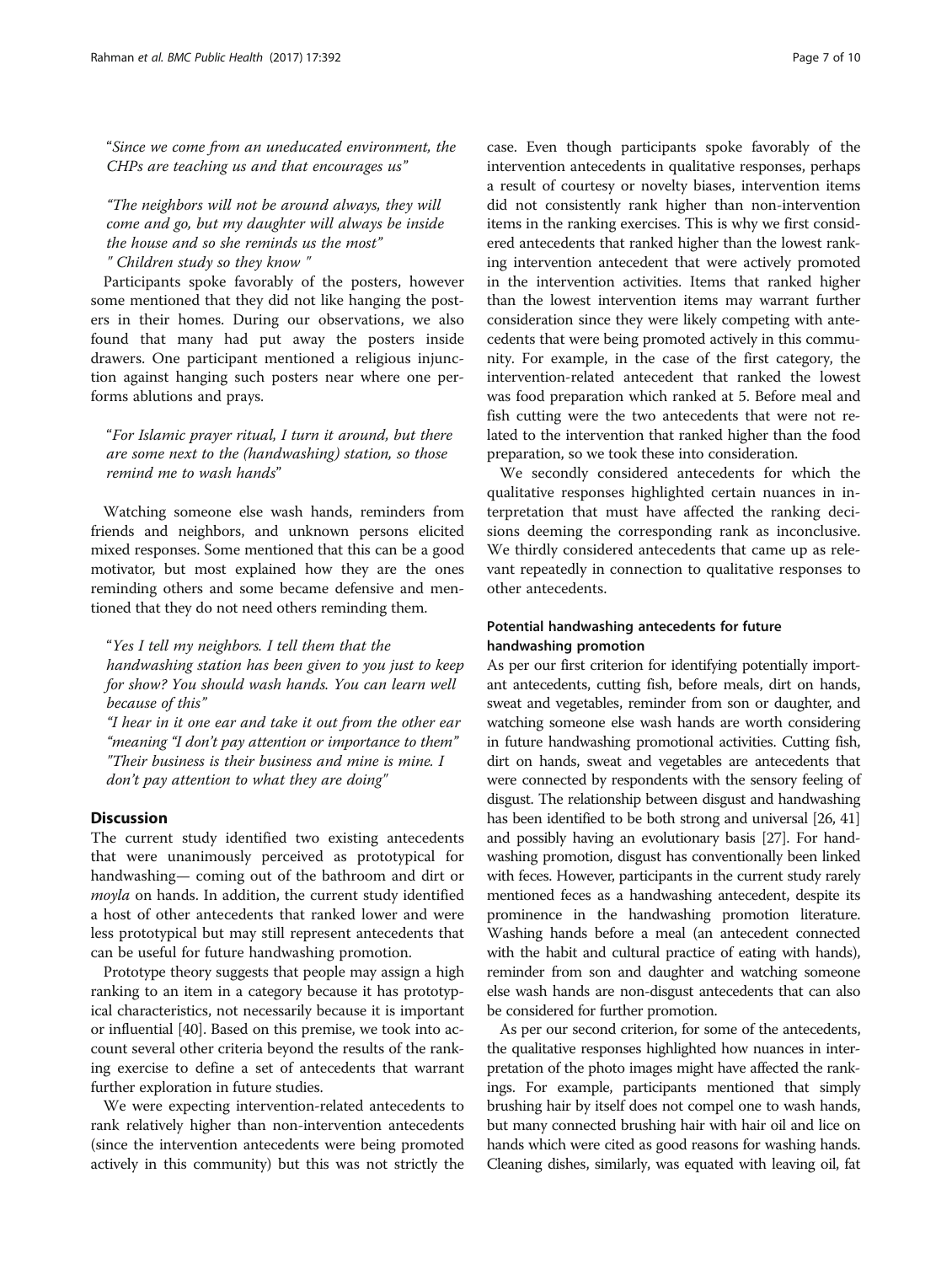and scorch marks or kali from the pans on hands. We know that disgust is an important motivator for handwashing [\[28](#page-9-0)] and therefore, oil, fat and kali stuck to dishes, and oil and lice from hair seem to be important disgust-related antecedents for washing hands (even though brushing hair and after cleaning dishes ranked low) that warrant further exploration.

As per our third criterion, one particular antecedent, evening sky or observing the sunset, was frequently linked with other antecedents (and when asked about other antecedents, they were frequently linked with evening sky). Evening time is marked by the call to prayer, and was linked with coming back from outside where there is exposure to dust and dirt while walking or working. Evening sky and coming back from outside were both linked to the sight of the tap on entering the house. Evening further marks the time of day to finish household chores such as cooking, sweeping the house, and asking children to freshen up, all of which contribute to adults' need to freshen up. It seems that during the evening, a confluence of different antecedents may work together to increase the likelihood of washing hands, so framing handwashing promotion messages around evening time may be more effective than solely focusing on high risk times [\[24\]](#page-9-0).

#### Study limitations

The current study has associated limitations. First, psychologists emphasize that a large proportion of our triggers are unconscious. Handwashing interventions try to inculcate the behavior to the extent that it becomes a habit practiced with a high degree of automaticity [\[42](#page-9-0)]. We were able to obtain information only on antecedents that participants easily recalled from their own experiences; habitual behavior is less often easily recalled. To obtain antecedents that may not be so obvious or that respondents might not be conscious of, the study team probed participants extensively in the first round of interviews to obtain a list that was as exhaustive as possible. The first round of interviews stopped only when data saturation was reached and participants were no longer mentioning new antecedents.

A second limitation is that researchers have noted that participants may choose to respond to questions in an interview based on what they perceive the interviewer wants to hear, a phenomenon often referred to as courtesy bias [[43](#page-9-0), [44](#page-9-0)]. In this study, study participants may have perceived that the study team wanted to hear that they washed hands during the key times promoted by the intervention and because of the hardware provided by the intervention. It is possible that they assumed the study team was less interested in other times or places that preceded handwashing. This is a difficult bias to adequately address. However, using a ranking method, we obtained some antecedents that were not intervention related that were identified as important by the community, and these antecedents might be important for future consideration.

A third limitation is that the behavioral antecedents identified in this community may be quite different to behavioral antecedents in other communities. To address this concern, future studies can similarly elicit such lists which will differ from one context to another. A fourth limitation is that the current study provides data only on women, primarily because, handwashing interventions are aimed at caregivers. Young children and infants have developing immune systems and attacks to their immune systems can lead to irreversible growth faltering, which is why caregiver's hand hygiene is particularly important to prevent growth faltering in children. However, future studies should elicit similar lists for men, so that handwashing interventions can include them also.

A final limitation is that the current study did not focus on washing hands with soap, but instead, focused on what compels someone to form the intention to wash hands, even if using water only. Antecedents to rinsing hands with water, with or without soap, are relevant antecedents for the general practice of handwashing which with behavioral coaching or support could include soap.

Despite these concerns, this study makes a valuable contribution to the literature, because it has identified a larger set of antecedents to be investigated and tested in future research on how to most effectively promote regular handwashing with soap.

#### Strategies for promoting handwashing

These newly recognized antecedents can be used in strategies for handwashing promotion. Our study found that people hide posters out of religious concerns. Some consider pictures of human figures as unreligious. In such cases, intervention materials might replace human figures with pictures of more relatable antecedents identified as part of the current research to elicit disgust (oil and fat and kali from dishes, oil and lice in hair, smell of fish, moyla on hands, sweat and cutting vegetables). Posters could be fixed at the entrance to the kitchen and say "you are now entering food preparation area…" with pictures of relatable antecedents to remind people that entering the kitchen means that they need to wash hands.

A further strategy can be to draw analogies [\[45, 46](#page-9-0)]. Promoters can link "community key times" to "study key times." For example, CHPs can say "Of course, everyone washes their hands after touching fish, after getting oil and lice on their hands, but other important times to wash hands are before food preparation….". Here, touching fish and getting lice or oil on hands are the naturally occurring antecedents that we seek to link to the key times for handwashing such as before food preparation [[24](#page-9-0)]. Furthermore, evening marks a temporal threshold that can be utilized as a reminder in an intervention. For example, posters can read "Just as you wash your hands after coming home in the evening, so too you need to wash your hands in the morning and in the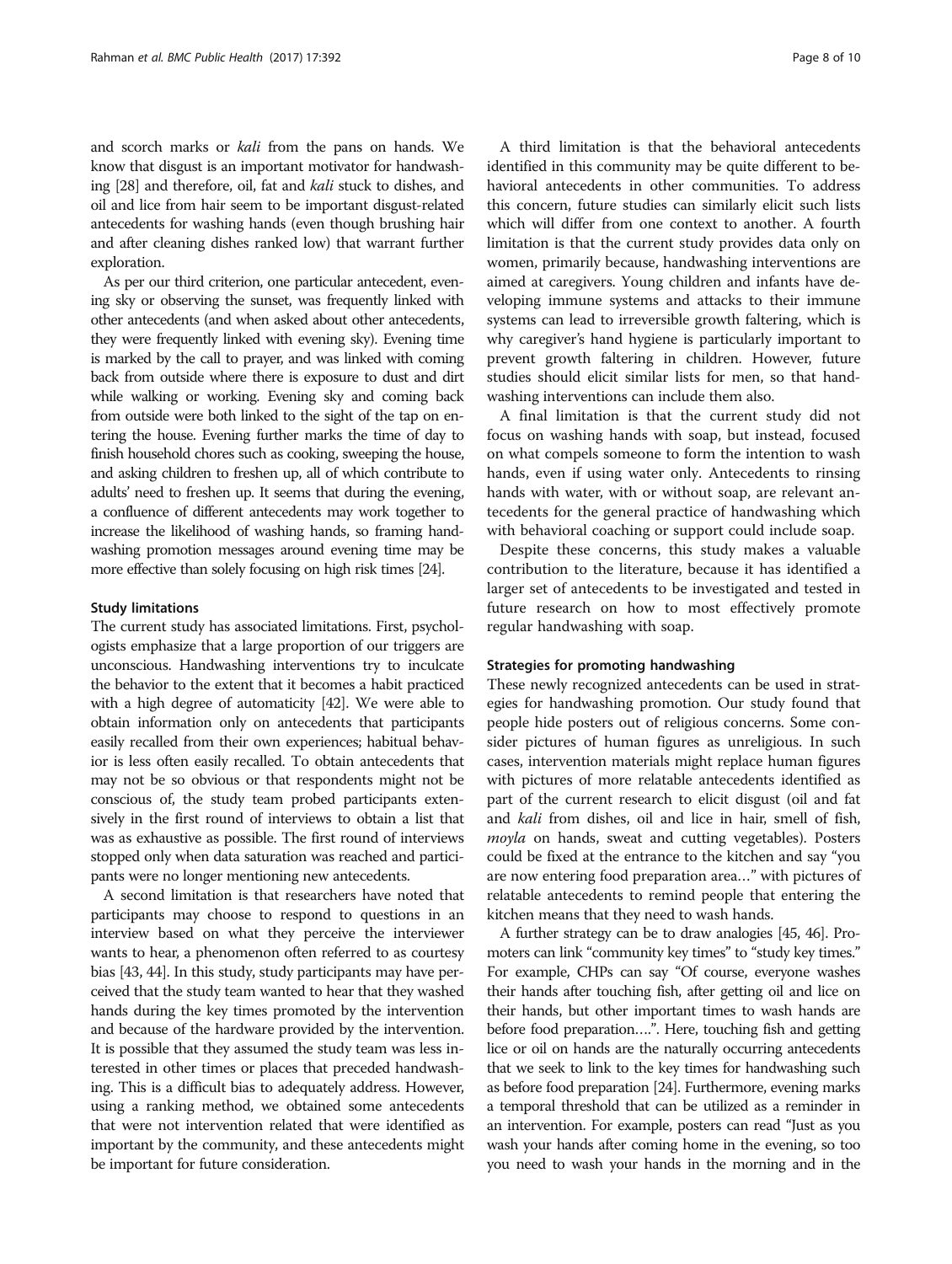<span id="page-8-0"></span>afternoon before preparing meals" and "the call to prayer in the evening is a good reminder to freshen up, similarly, the time before preparing food in the mornings or afternoons is a good reminder to wash hands.".

## Conclusions

Efforts to encourage handwashing at key times which have been promoted for the last two decades have not resulted in high levels of handwashing with soap [\[25](#page-9-0), [47, 48](#page-9-0)]. Alternatively, adopting a strategy to highlight existing antecedents that people themselves have identified as important can help devise an intervention that is more relatable and effective. Future programs can use these new antecedents to design, pilot and test behavior change messages and promotional strategies to increase handwashing as a way to have hands cleaned more frequently during the day. Even if handwashing does not occur at key times, an overall increase in handwashing frequency may improve health.

#### Acknowledgements

The first author would like to acknowledge the intellectual contributions of Dr. Abbas Uddin Bhuiya (Deputy Executive Director, icddr,b) and Dr. Robert Dreibelbis (Assistant Professor, London School of Hygiene and Tropical Medicine) during the design of the study protocol.

#### Funding

The data collection of the current study was funded by the James P. Grant School of Public Health, BRAC University. The manuscript development process was supported by the Environmental Interventions Unit (EIU), Infectious Diseases Division (IDD) at icddr,b. icddr,b is grateful to the government of Bangladesh, Canada, Sweden and the UK for providing core/unrestricted support.

#### Availability of data and materials

The datasets that were created and analyzed as part of the current study are available from the corresponding author on reasonable request.

#### Authors' contributions

MJR designed, collected, analyzed and interpreted data and wrote the manuscript. PJW contributed as senior author, guiding MJR with the conception, design and writing up of the findings. FAN assisted with design data collection and writing of manuscript. LU and SL contributed to data analysis by drafting the work and revising it critically for important intellectual content. All authors read and approved the final manuscript.

#### Competing interests

The authors declare that they have no competing interests.

#### Consent for publication

The manuscript does not contain details of any individual participant. We used photos of residents from within the community to create the antecedent photographs, and we had taken consent from the community to use those photographs for data collection purposes. However, we did not obtain consent for use of those photographs beyond data collection. Since the photographs used for antecedents contain recognizable individual faces, we are unable to share these photographs.

#### Ethics approval and consent to participate

The research team stated the research study objectives clearly to the participants. Before taking part in the study, participants provided written informed consent. The first author was an MPH student at the James P. Grant School of Public Health in Dhaka at the time of this study. The study protocol therefore was reviewed by, and received approval from, the James P. Grant School of Public Health, BRAC University's Ethical Review Committee.

## Publisher's Note

Springer Nature remains neutral with regard to jurisdictional claims in published maps and institutional affiliations.

#### Author details

<sup>1</sup>International Center for Diarrheal Diseases Research, Bangladesh (icddr,b), Dhaka, Bangladesh. <sup>2</sup>Division of Infectious Diseases and Geographic Medicine, Stanford University, Stanford, CA, USA. <sup>3</sup>Social and Behavioral Interventions (SBI) Program, Department of International Health, Johns Hopkins Bloomberg School of Public Health, Baltimore, MD, USA.

#### Received: 28 July 2016 Accepted: 26 April 2017 Published online: 05 May 2017

#### References

- 1. Walker CLF, Rudan I, Liu L, Nair H, Theodoratou E, Bhutta ZA, O'Brien KL, Campbell H, Black RE. Global burden of childhood pneumonia and diarrhoea. Lancet. 2013;381(9875):1405–16.
- 2. Liu L, Li Q, Lee RA, Friberg IK, Perin J, Walker N, Black RE. Trends in causes of death among children under 5 in Bangladesh, 1993-2004: an exercise applying a standardized computer algorithm to assign causes of death using verbal autopsy data. Popul Health Metrics. 2011;9(1):1.
- 3. Ejemot-Nwadiaro RI, Ehiri JE, Meremikwu MM, Critchley JA. Hand washing for preventing diarrhoea. The Cochrane Library. 2008;
- 4. Rabie T, Curtis V. Handwashing and risk of respiratory infections: a quantitative systematic review. Tropical Med Int Health. 2006;11(3):258–67.
- Aiello AE, Coulborn RM, Perez V, Larson EL. Effect of hand hygiene on infectious disease risk in the community setting: a meta-analysis. Am J Public Health. 2008;98(8):1372–81.
- 6. Cairncross S, Hunt C, Boisson S, Bostoen K, Curtis V, Fung IC, Schmidt W-P. Water, sanitation and hygiene for the prevention of diarrhoea. Int J Epidemiol. 2010;39(suppl 1):i193–205.
- 7. Tappero JW, Tauxe RV. Lessons learned during public health response to cholera epidemic in Haiti and the Dominican Republic. Emerg Infect Dis. 2011;17(11):2087–93.
- 8. Mahamud AS, Ahmed JA, Nyoka R, Auko E, Kahi V, Ndirangu J, Nguhi M, Burton JW, Muhindo BZ, Breiman RF. Epidemic cholera in Kakuma refugee camp, Kenya, 2009: the importance of sanitation and soap. The Journal of Infection in Developing Countries. 2011;6(03):234–41.
- 9. Vergnano S, Sharland M, Kazembe P, Mwansambo C, Heath P. Neonatal sepsis: an international perspective. Arch Dis Child Fetal Neonatal Ed. 2005; 90(3):F220–FF4.
- 10. Edmond K, Zaidi A. New approaches to preventing, diagnosing, and treating neonatal sepsis. PLoS Med. 2010;7(3):e1000213.
- 11. van Dillen J, Zwart J, Schutte J, van Roosmalen J. Maternal sepsis: epidemiology, etiology and outcome. Curr Opin Infect Dis. 2010;23(3):249–54.
- 12. Aledort JE, Lurie N, Wasserman J, Bozzette SA. Non-pharmaceutical public health interventions for pandemic influenza: an evaluation of the evidence base. BMC Public Health. 2007;7(1):208.
- 13. Freeman MC, Stocks ME, Cumming O, Jeandron A, Higgins J, Wolf J, Prüss-Ustün A, Bonjour S, Hunter PR, Fewtrell L. Systematic review: hygiene and health: systematic review of handwashing practices worldwide and update of health effects. Tropical Med Int Health. 2014; 19(8):906–16.
- 14. Luby SP, Agboatwalla M, Bowen A, Kenah E, Sharker Y, Hoekstra RM. Difficulties in maintaining improved handwashing behavior, Karachi, Pakistan. AmJTrop Med Hyg. 2009;81(1):140–5.
- 15. Curtis VA, Danquah LO, Aunger RV. Planned, motivated and habitual hygiene behaviour: an eleven country review. Health Educ Res. 2009;24(4):655–73.
- 16. Fewtrell L, Kaufmann RB, Kay D, Enanoria W, Haller L, Colford JM. Water, sanitation, and hygiene interventions to reduce diarrhoea in less developed countries: a systematic review and meta-analysis. Lancet Infect Dis. 2005; 5(1):42–52.
- 17. Aunger R, Schmidt W-P, Ranpura A, Coombes Y, Maina PM, Matiko CN, Curtis V. Three kinds of psychological determinants for hand-washing behaviour in Kenya. Soc Sci Med. 2010;70(3):383–91.
- 18. Bandura A. Self-efficacy: toward a unifying theory of behavioral change. Psychol Rev. 1977;84(2):191.